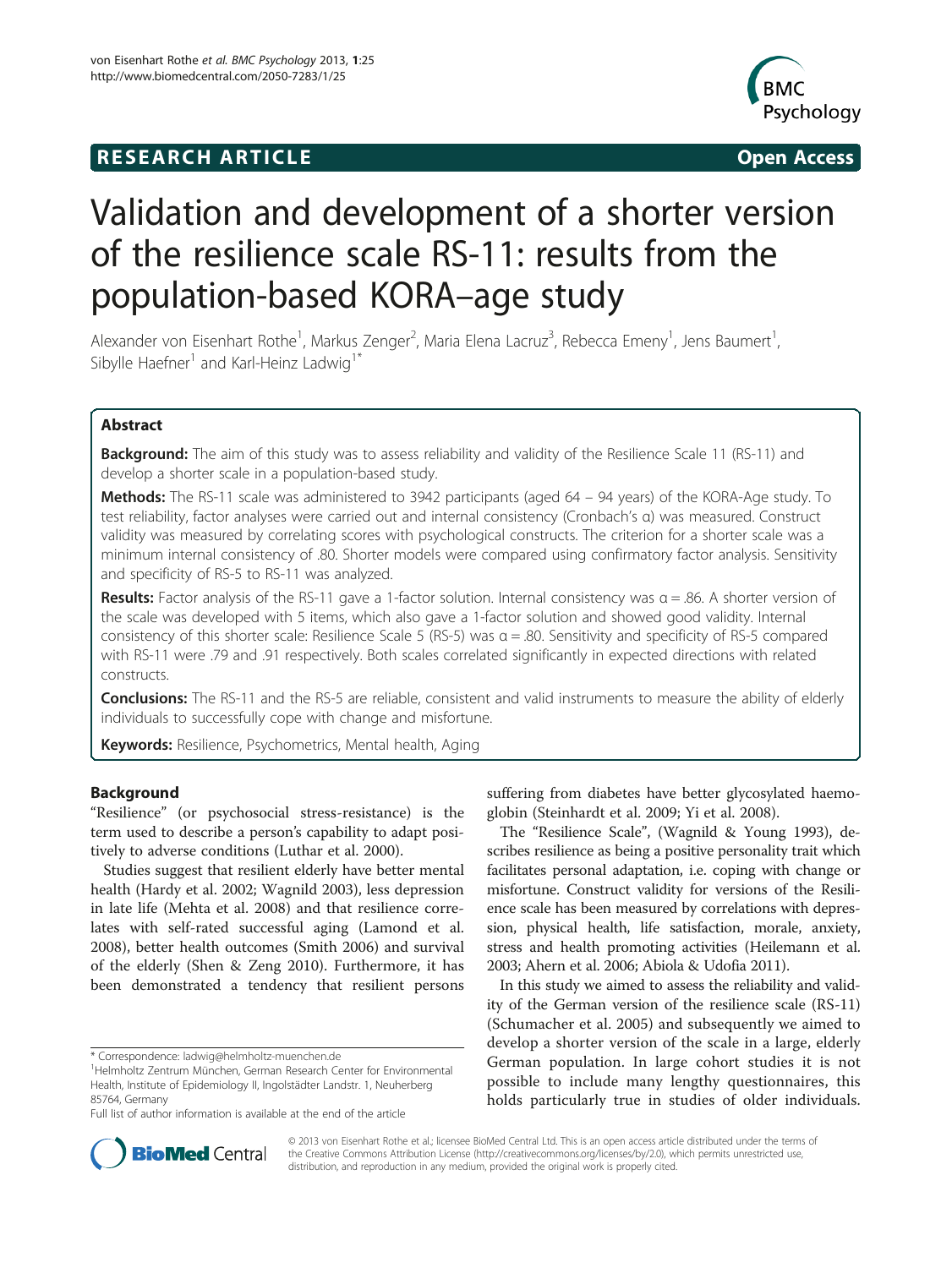Thus, there is an urgent need for short-scales, particularly with regard to resilience, for which populationbased research is lacking. The inclusion of the concept in large, population-based studies will allow for analysis of the effects of fostering resilience, and analysis into how this concept might fit within the ever increasingly understood mechanisms of psychosocial factors on health. The development of an abbreviated version should encourage the inclusion of the instrument in large cohort studies and reduce missing data. The main hypothesis to be tested is that the short version of the RS-11, which must have a good internal consistency, will demonstrate acceptable model fit indices as computed with confirmatory factor analysis (CFA).

# Methods

# Sample

Data was taken from the KORA (Cooperative Research in the Region of Augsburg) - Age study (2008–2009) (Lacruz et al. [2010](#page-6-0); Peters et al. [2011](#page-6-0)), which is a followup study of older participants from the population-based MONICA(MOnitoring Trends and Determinants in CArdiovascular Disease )/KORA Augsburg studies. The local authorities approved the study and all participants provided written informed consent. The study protocol was submitted and approved by the Ethical Committee of the Bavarian medical association (Ethik- Kommission Nr. 08064). More information about the study design of KORA is given elsewhere (Holle et al. [2005](#page-6-0)).

The KORA-Age study involved a follow-up health questionnaire administered to all participants of the cohort who were born between 1915 and 1943 ( $n = 4565$ ; response rate = 76%); a telephone interview to determine multimorbidity and mental health status of the participants ( $N = 4127$ ; response rate = 69%), and medical examinations and personal interviews to a sub-sample of the cohort ( $n = 1079$ ; response rate  $= 54\%$ ).

The RS-11 was administered in the telephone interview. We excluded participants who did not answer the telephone interview themselves  $(n = 185)$  and those with cognitive impairment  $(n = 146)$  as determined with TICS-m (Telephone interview for cognitive status – modified) (Breitner & Welsh [1995](#page-6-0); Crooks et al. [2005](#page-6-0); Perneczky [2003\)](#page-6-0) using a cut off value of 27 (Knopman et al. [2010](#page-6-0)).

Eighty-four participants with missing values on the resilience scale were excluded. Excluded participants were more likely to be older (OR = 4.54, 95% CI: 2.55 – 8.09), reporting any disability (OR = 3.15, 95% CI:  $1.96 - 5.08$ ), not living alone (OR = 2.17, 95% CI: 1.41 – 3.35), to have low self-rated health (OR = 2.25, 95% CI: 1.46 – 3.49), low well-being (OR = 2.79, 95% CI:  $1.1 - 7.08$ ) and depressed mood (OR = 3.64, 95% CI: 1.43 – 9.3). No significant differences were found in distributions of sex, loneliness or anxiety.

Thus, the analyzed study sample consisted of 3 712 participants (52% women, 48% men). Age ranged from 64 to 94 years (median = 72; mean = 73; SD  $\pm$  5.8).

# Measures

Resilience was measured using the German RS-11 scale (see Additional file [1](#page-5-0)) (Schumacher et al. [2005\)](#page-6-0). The RS-25 has an internal consistency of .91. The scale has a 2 factor structure. These are titled "Personal Competence" and "Acceptance of Self and Life". Construct validity was assessed by correlations with depression  $(r = -.37)$ , physical health ( $r = -.26$ ), life satisfaction ( $r = .30$ ) and morale  $(r = .28)$  (Wagnild & Young [1993\)](#page-6-0). Since their development, RS scales have been validated in a wide range of populations including adolescents (Hunter & Chandler [1999](#page-6-0); Black & Ford-Gilboe [2004](#page-6-0)) and older populations (Wagnild [2003](#page-6-0)) and in many different ethnicities and languages, reporting internal consistencies ranging from .72 to .94 (Ahern et al. [2006;](#page-5-0) Abiola & Udofia [2011](#page-5-0); Ruiz-Parraga et al. [2012](#page-6-0); Damasio et al. [2011](#page-6-0)).

The abbreviated German RS-11 was developed in 2,031 participants of a large community sample of the German population (aged 14 to 95). A 1-factor structure was reported. The internal consistency of this scale was shown to be excellent with  $\alpha = .91$  (Schumacher et al. [2005](#page-6-0)). The RS-11 score is calculated by summing up the values 1 (=strongly disagree) to 7 (=strongly agree) across all eleven questions. The resulting sum score thus ranges from 11 to 77, where higher scores represent greater resilience. In the present analysis, subjects in the top third of the resilience scale distribution were defined as resilient.

Depression was measured using the GDS-15 (Geriatric Depression Scale) from Sheikh and Yesavage (Sheikh & Yesavage [1985](#page-6-0)). This scale is comprised of 15 dichotomous items. In this study, participants with a score equal to or above 10 were classified as depressed.

The German version of the Generalized Anxiety Disorder scale (GAD-7) was used to determine feelings of anxiousness. The scale consists of 7 items on a 4-point Likert scale. The resulting score ranges from 0 to 21 (Spitzer et al. [2006](#page-6-0)). Participants with a score above or equal to 10 were classified as anxious, following (Kroenke et al. [2007](#page-6-0)).

Well-being was measured using the WHO-Five Wellbeing Index. This is a five-item questionnaire on a 6 point Likert scale  $(0 = not$  present to  $5 = constant$ present) which is translated into a score ranging from 0 to 100. Higher scores mean higher well-being. Participants with a score below 25 screened negative for wellbeing (Bech [2004\)](#page-6-0).

Social network was assessed with the "Social Network Index" (SNI). The SNI is based on the "social network scale" ("Berkman-Index") of the Alameda-County-Study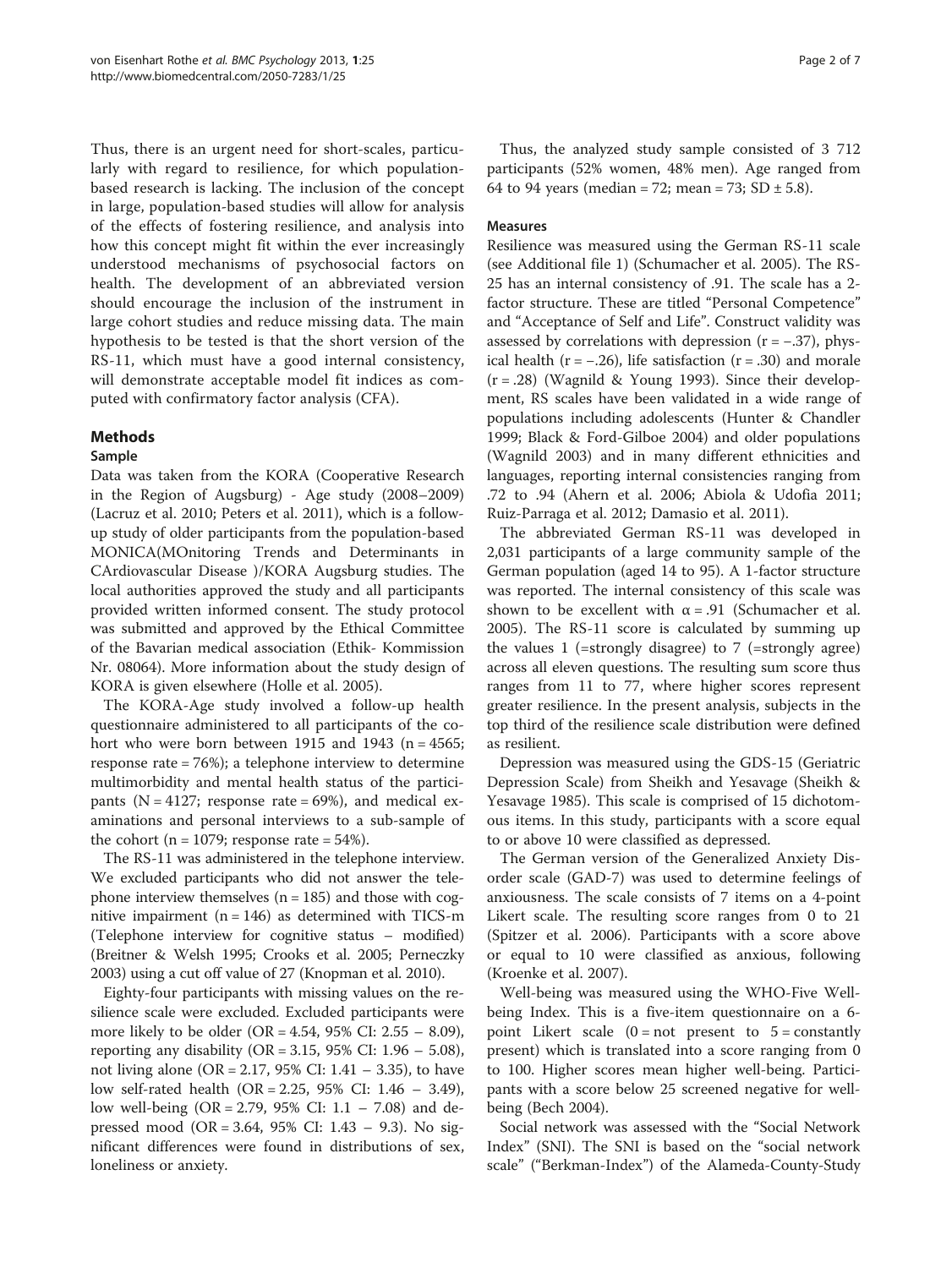(Berkman [1982\)](#page-6-0) and is detailed and reproduced in the WHO: MONICA Psychosocial Optional Study (MOPSY) (WHO [1989](#page-6-0)). The SNI collects information on 12 types of social relationships. The scores of this index range from 1 to 4, with higher scores representing greater social network (WHO [1989\)](#page-6-0). A dichotomous outcome was built to determine high vs. low social network.

Loneliness was measured by a shortened, German version of the UCLA-Loneliness-Scale which assesses subjective feelings of loneliness or social isolation (Russell et al. [1980\)](#page-6-0). The scale consists of 12 items leading to a score ranging from 12 to 48. Higher scores indicate greater degrees of loneliness (Russell [1996](#page-6-0)). Subjects in the top third of the Loneliness-scale distribution were classified as being lonely.

Self-rated health was measured by a one-item question: respondents were asked, "How would you rate your current state of health?" Those who answered "very good" or "good" were classified as having good self-rated health.

Physical disability was measured using the Health Assessment Questionnaire Disability Index (HAQ-DI) (Bruce & Fries [2003](#page-6-0)). The outcome of the index is continuous and ranges from 0 to 3, where a score of 0 to1 represents mild/moderate disability, 1 to 2 moderate and 2 to 3 severe disability. Respondents with scores = 0 were classified as reporting no disability, and those with scores > 0 being classified as reporting any disability.

An age-specific median-split variable was determined (participants aged 72 years or older were classified as older). Age was additionally stratified in groups of five years. Due to small numbers in the oldest groups, these were summarized together. Thus, the four categories were defined as follows: 64–69, 70–74, 75–79 and 80 + .

# Statistical analyses

# Descriptive analysis

The distribution of the RS-11 score was found to be non-normal  $(p = 0.01)$ , using the Shapiro-Wilk test, even after taking the logarithm transformation. The Mann – Whitney U and Kruskal-Wallis tests were used to compare continuous variables with two, or more than two groups, respectively.

# Validation of RS-11

The study population was split into two equal sized random samples. No significant differences were found between both random samples regarding all items of the questionnaire and socio-demographic variables (all  $p$ -values  $> .07$ ).

In the first random sample  $(N = 1,856)$ , an exploratory factor analysis (EFA) of the RS-11 was conducted using the principal axis factors method (extracting factors via the Kaiser criterion) and internal consistency (Cronbach's  $\alpha$ ),

average variance extracted (AVE) and composite reliability (CR) were calculated to explore the reliability and validity of RS-11 in an older population. To assess construct validity the scale was correlated (Spearman coefficient) with variables related to the construct of resilience, based on previous studies (Wagnild & Young [1993](#page-6-0); Wagnild [2009\)](#page-6-0). In the second random sample  $(N = 1,856)$ , a CFA was computed to test the unidimensional structure reported in a population-based study (Schumacher et al. [2005\)](#page-6-0).

#### Development and validation of a shorter scale

The main criteria for the shortened scale is a good Cronbach's alpha value (≥.80) (Gliem & Gliem [2003](#page-6-0)). Although the originally postulated 2-factor structure is questionable (Schumacher et al. [2005;](#page-6-0) Windle et al. [2011\)](#page-6-0), it is preferable that the new scale contains at least one item from each of the originally postulated dimensions. The "alphamax" macro was used (Hayes [2005](#page-6-0)) to establish combinations of items which result in a good Cronbach's alpha  $(\geq.80)$ . In the second random sample, CFA was used to compare potential abbreviated questionnaire models. The CFA models were estimated with the maximum likelihood method approach, and the following fit indices were used: CMIN/DF, CFI, GFI, RMSEA, TLI and AIC.

Additional analyses were conducted to test the invariance of the model across gender and age using multigroup CFA. Measurement invariance was tested in three steps using first the configural model (no constraints), then a metric invariant model (with item loadings constraint to be equal across groups), and then a scalar invariant model (with item loadings and item intercepts simultaneously constraint to be equal across groups) (Gregorich [2006](#page-6-0)). Following the hierarchy of these nested models, they were compared to each other. Since the < chi > 2 statistic has often been criticized for its sensitiveness to the sample size, we focused mainly on  $\Delta$ CFI and ΔRMSEA as indicators in the comparison of models. Values smaller than .01 indicate invariance of the models (Cheung & Rensvold [2002](#page-6-0)).

Furthermore, the chosen model was subjected to a sensitivity/specificity analysis in the full dataset, to calculate to what extent participants would be categorized as resilient when considering the top tertiles of both sum score distributions to be resilient. The Youden's index was calculated for subgroups of related sociodemographic and psychological variables. A score of above 0.6 indicates a sufficient ability to discriminate (Hilden & Glasziou [1996\)](#page-6-0). The shortened scale should have a satisfactory Youden's Index when compared to the original scale, and should correlate strongly with the RS-11. Additionally, AVE and CR were measured.

For all analyses, p-values less than .05 were considered to be statistically significant. Statistical analyses were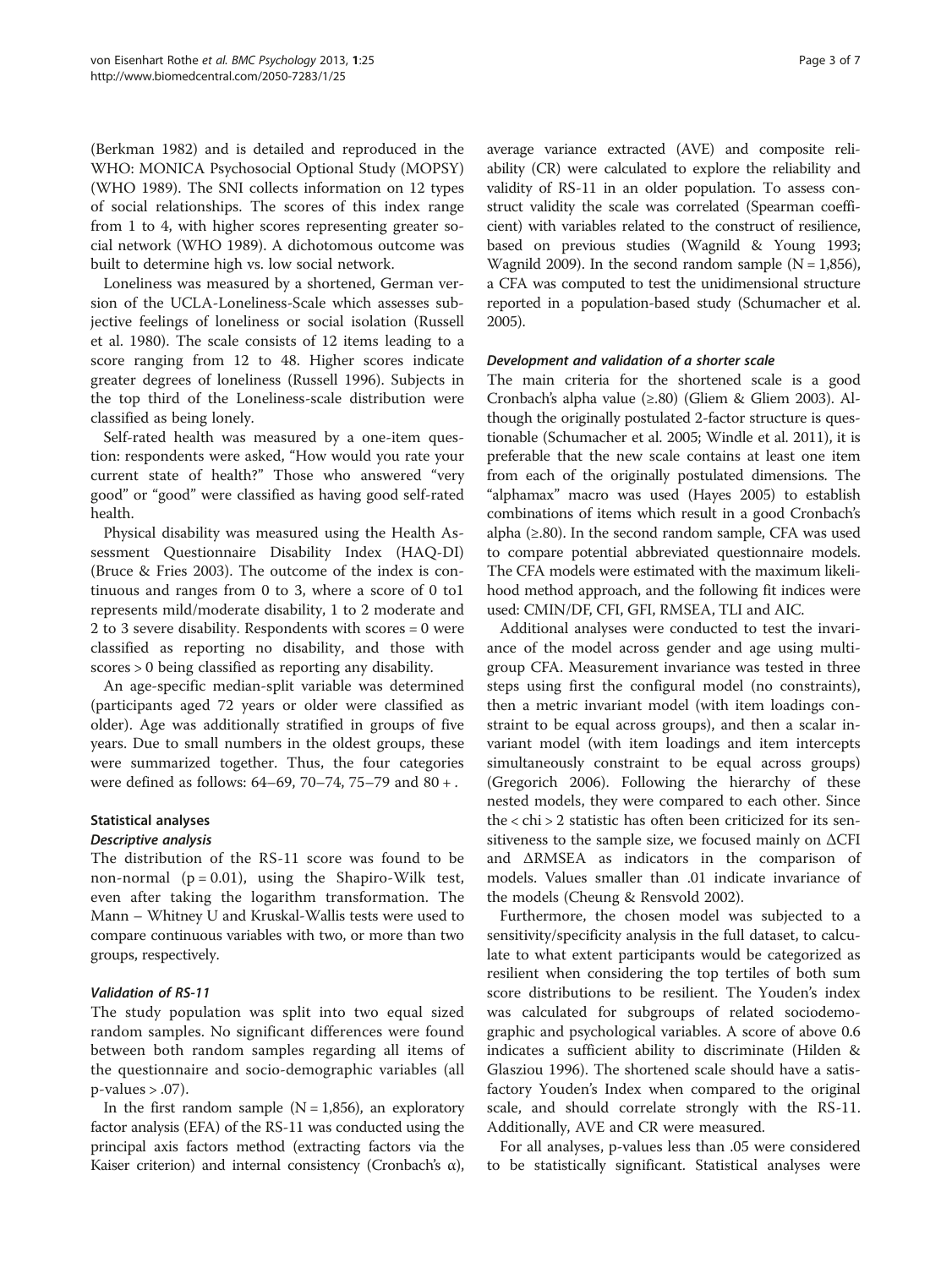Table 1 CFA of the RS-11 - factor loadings and fit indices  $(N = 1.856)$ 

|              | Factor loadings <chi> 2 (df) CMIN/DF CFI RMSEA TLI</chi> |              |            |      |      |
|--------------|----------------------------------------------------------|--------------|------------|------|------|
| <b>RS-11</b> | 47-69                                                    | 709.219 (44) | 16.119 899 | .090 | .874 |

performed with the statistical software package SAS (Version 9.1, SAS-Institute Inc., Cary, NC, USA), and AMOS 18 (Arbuckle [2009](#page-5-0)).

# Results

#### Descriptive analysis

In the whole study population  $(n = 3 \ 712)$  the RS-11 sum score distribution had a mean of 61.8, a median of 63, and a skewness of -.91. No median differences in resilience scores between males and females  $(p = .520)$ were found. Median resilience scores differed between the younger ( $\langle 72 \rangle$  years) and older ( $\geq 72 \rangle$  years) participants ( $p < .001$ ).

The Kruskal-Wallis test for all participants showed significant differences among age groups ( $p < .001$ ). This indicates a trend that persons in older age groups were less resilient. This result was confirmed in a stratified analysis of the female  $(p < .001)$  and the male groups  $(p = .008)$ .

#### RS-11: reliability and validity

The factor analysis revealed a 1-factor solution prior to rotation via the Kaiser criterion, and scree plot analysis (data not shown). The factor loadings for each item ranged from  $r = .46$  to  $r = .72$ . Inter-correlations between items ranged from  $r = .24$  to  $r = .61$  (p < .001). The internal consistency of the RS-11 scale was good ( $\alpha$  = .86). AVE for the RS-11 was 19.6% and CR was .76.

Resilience was negatively correlated with depression  $(r = -.40)$ , anxiety  $(r = -.32)$ , loneliness  $(r = -.37)$ , disability  $(r = -.26)$ , and positively with self-rated health  $(r = .27)$  and well-being  $(r = .36)$ . All correlations were significant ( $p < .001$ ).

Results of the CFA are given in Table 1. None of the fit indices indicated a good model fit. Thus the unidimensional model of the RS-11 does not fit the data analyzed in this study.

#### Development of a shorter scale: RS-5

The "alphamax" macro determined that a minimum of five questions are required to build a scale with a Cronbach's  $\alpha$  > .80. Table 2 lists the 5 possible 5-item scales, which fulfill the internal consistency criteria. Questions G and C are similarly worded, yet they revealed an inter-correlation of  $r = .60$ , which is too weak to warrant the exclusion of either question.

The EFAs of the 5 models revealed a 1-factor solution in each case. This single factor explained 56-58% of the variance.

The uni-dimensional factor solution found in the EFA was subsequently tested for all five shorter versions using CFA, based on the second sub-sample with  $N =$ 1,856 participants. Table 2 shows the fit indices and factor loadings of the different 5-item-scales. Regarding all fit indices, model 2 shows the best values in comparison to all other models. Furthermore, the model with the lowest AIC should be preferred, as was the case for model 2. Table [3](#page-4-0) summarises all Resilience Scale models.

Regarding model 2, all but one fit measure indicated an excellent model fit. The value of CMIN/DF indicates a bad fit, which means a relevant deviation between the data and the model.

Model 2 was tested for invariance across gender and age. As shown in Table [4](#page-4-0), the multi-group analyses revealed the invariance of the models across sex and age, because the differences of CFI and RMSEA between the hierarchical nested models are smaller than .01. The < chi > 2 test was nonsignificant for the test of metric invariance, but significant for the test of scalar invariance.

# RS-5: reliability and validity

Model 2 (including questions C, F, G, H, I) was found to be the best of the tested 5 item versions and further analyses were conducted with this shortened instrument in the full dataset.

For each scale (RS-5 and RS-11) the top tertile of the distribution was classified as resilient to test sensitivity and specificity. There were 221 false positives and 285 false negatives. Falsely classified participants were more likely anxious (OR = 1.5, 95% CI =  $1.01 - 2.23$ ) and not lonely (OR = 1.89, 95% CI =  $1.24 - 2.87$ ). Furthermore, it

Table 2 CFA of abbreviated models – factor loadings and fit indices of 5-item-scales with an internal consistency  $\geq$  80

| <b>Potential RS-5 models</b> | <b>Factor loadings</b> | $<$ chi $>$ 2 (df) | <b>CMIN/DF</b> | CFI  | GFI  | <b>RMSEA</b> | TLI  | AIC     |
|------------------------------|------------------------|--------------------|----------------|------|------|--------------|------|---------|
| Model 1: A. B. C. F. G       | $.67 - .69$            | 298.425 (5)        | 59.685         | .899 | .936 | .178         | .799 | 318.425 |
| Model 2: C. F. G. H. I       | .59-.80                | 41.092 (5)         | 8.218          | .986 | .991 | .062         | .973 | 61.092  |
| Model 3: B. C. F. G. I       | .57-.76                | 87.153(5)          | 17.431         | .969 | .982 | .094         | .938 | 107.153 |
| Model 4: A. B. F. G. K.      | $.60 - .73$            | 111.771(5)         | 22.354         | .960 | .976 | .107         | .919 | 131.771 |
| Model 5: A. C. F. G. L       | $.58 - .77$            | 125.995 (5)        | 25.199         | .955 | .972 | .114         | .910 | 145.995 |

Abbreviations: A to I = item number, see Table 1; df = Degrees of freedom; CMIN/DF = Minimum discrepancy, divided by its degrees of freedom; CFI = Comparative-fit index; GFI = Goodness-of-fit-index; RMSEA = Root mean square error of approximation; TLI = Tucker-Lewis-index; AIC = Akaike information criterion. Bold font indicates the model with the best fit indices.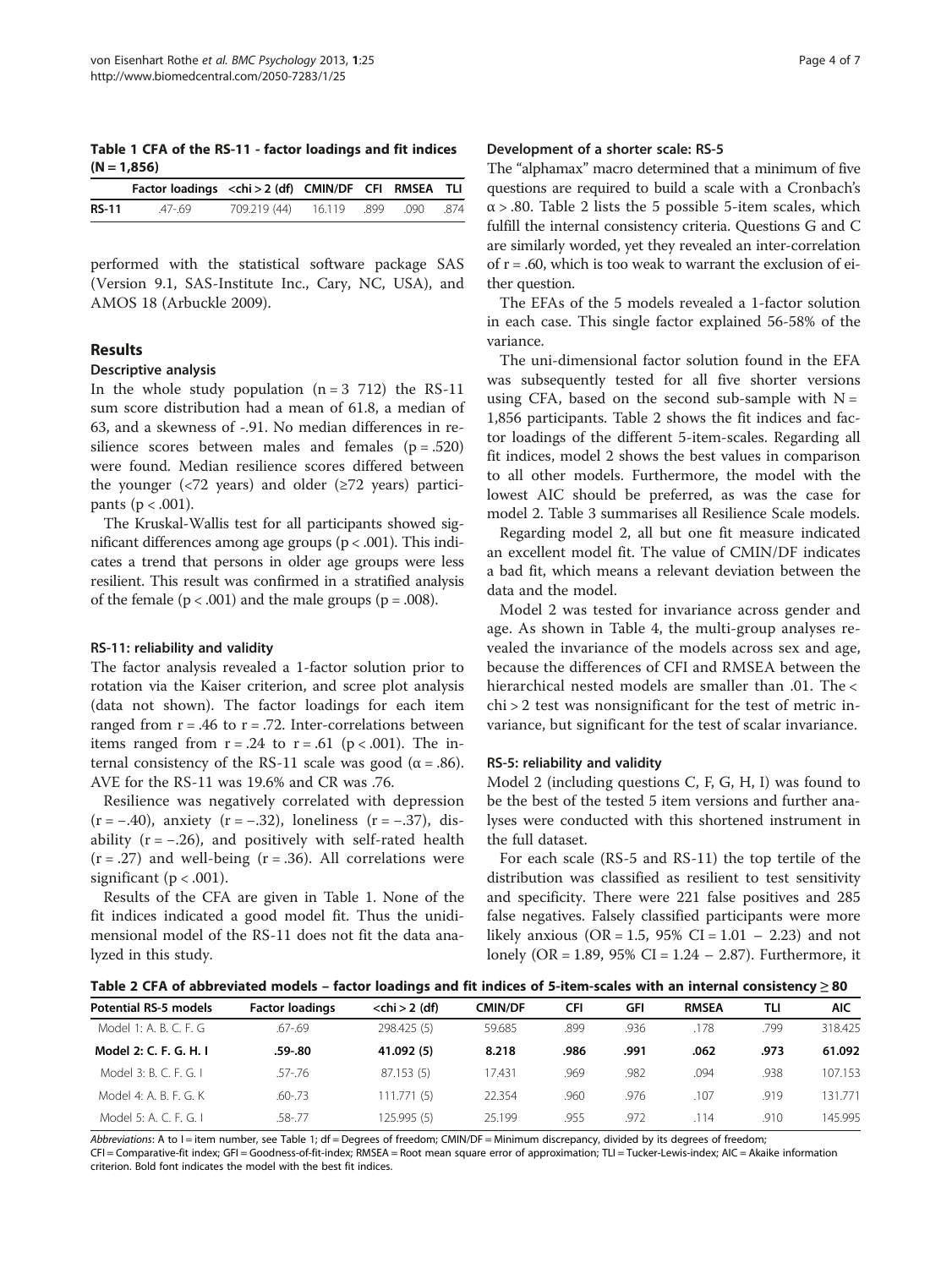<span id="page-4-0"></span>Table 3 Summary of constructs

| Construct         |       | Mean Standard<br>deviation | Cronbach's<br>Alpha | Correlation to<br><b>RS-11</b> |
|-------------------|-------|----------------------------|---------------------|--------------------------------|
| $RS-11$           | 61.8  | 10.14                      | .86                 |                                |
| $RS-5$<br>Model 1 | 29.27 | 5.02                       | .81                 | .91                            |
| $RS-5$<br>Model 2 | 28.88 | 4.96                       | .80                 | .91                            |
| $RS-5$<br>Model 3 | 28.94 | 4.9                        | .80                 | .92                            |
| $RS-5$<br>Model 4 | 28.94 | 5.09                       | .80                 | .92                            |
| $RS-5$<br>Model 5 | 28.93 | 5.01                       | .80                 | .92                            |

distinguished satisfactorily between participants classified as resilient and non-resilient by the RS-11 in all subgroups (Youden's index ranged from .61 to .77) except in the depressed subgroup.

The RS-5 revealed an internal consistency of  $\alpha = .80$ . The single factor explained 57% of the total variance. Factor loadings for items of the RS-5 scale ranged from .61 – .71, inter-item correlations ranged from .39 – .61 (all p < .001). AVE was 25.9% and CR was .70.

The RS-5 scale correlated negatively with the GDS-15 scale ( $r = -0.34$ ), the GAD-7 scale ( $r = -0.29$ ), the loneliness scale  $(r = -.33)$ , the HAQ-DI  $(r = -.17)$ , and positively with self rated health ( $r = .21$ ), all  $p < .001$ . The RS-5 correlated strongly with the RS-11 ( $r = .89$ ,  $p < .001$ ).

This study has several key findings. Firstly, the validity and reliability of the 11-item Resilience scale (RS-11) as an instrument to measure resilience was confirmed in a large, elderly population. Secondly, a shorter scale with good reliability and validity was developed.

#### Reliability and validity of the RS-11 scale

The RS-11 scale was shown to have good internal consistency  $(\alpha = .86)$  which is slightly lower than in Schumacher's analysis ( $\alpha$  = .91) (Schumacher et al. [2005](#page-6-0)). This study reflects previous studies, which showed RS-11 to be a valid instrument compared with the original RS-25 (Schumacher et al. [2005](#page-6-0); Rohrig et al. [2006\)](#page-6-0).

Factor loadings for all items of the RS-11 scale were above .50 (except for item d), which indicates that these items loaded significantly to a single factor (Hair et al. [1998\)](#page-6-0).

Correlations with related variables were weak ( $r = 0.26$  -0.4), but all in the same range as was found in other studies (Wagnild [2009](#page-6-0)); (Ahern et al. [2006;](#page-5-0) Schumacher et al. [2005](#page-6-0); Wagnild & Collins [2009\)](#page-6-0).

Thus, the unidimensional RS-11, whose validity and reliability as a scale to measure resilience in a populationbased sample with a wide age range (14 to 95) has already been shown, has now been confirmed in a populationbased sample of elderly individuals (aged 64 to 94).

#### Reliability and validity of the RS-5 scale

A shorter scale was developed to encourage its inclusion in large cohort studies and studies in older populations.

Table 4 Test for invariance across gender and age for model 2

|                     | N   | $<$ chi > 2 (df) | $\Delta$ < chi > 2 | $\Delta p$ | <b>CMIN/DF</b> | <b>CFI</b>   | $\Delta$ CFI | <b>RMSEA</b> | △ RMSEA |
|---------------------|-----|------------------|--------------------|------------|----------------|--------------|--------------|--------------|---------|
| Gender              |     |                  |                    |            |                |              |              |              |         |
| Men                 | 863 | 26.39(5)         |                    |            | 5.28           | .98          |              | .07          |         |
| Women               | 993 | 17.77(5)         |                    |            | 3.55           | .99          |              | .05          |         |
| Multigroup analysis |     |                  |                    |            |                |              |              |              |         |
| Configural model    |     | 44.15 (10)       |                    |            | 4.42           | .99          |              | .04          |         |
| Metric model        |     | 53.51 (14)       | 9.36               | .053       | 3.82           | .99          | .002         | .04          | .004    |
| Scalar model        |     | 81.63 (19)       | 28.12              | < .001     | 4.3            | .98          | .008         | .04          | .003    |
| Age                 |     |                  |                    |            |                |              |              |              |         |
| 64-69 years         | 670 | 17.87 (5)        |                    |            | 3.58           | .99          |              | .06          |         |
| 70-74 years         | 526 | 1.66(5)          |                    |            | 0.33           | $\mathbf{1}$ |              | .00          |         |
| 75-79 years         | 362 | 24.93(5)         |                    |            | 4.99           | .97          |              | .11          |         |
| >80 years           | 298 | 20.08(5)         |                    |            | 4.02           | .96          |              | .10          |         |
| Multigroup analysis |     |                  |                    |            |                |              |              |              |         |
| Configural model    |     | 154.97 (40)      |                    |            | 3.874          | .956         |              | .039         |         |
| Metric model        |     | 159.365 (44)     | 4.39               | .36        | 3.622          | .956         | .000         | .038         | .001    |
| Scalar model        |     | 190.230 (59)     | 30.865             | .009       | 3.224          | .950         | .005         | .035         | .003    |

Abbreviations: df = Degrees of freedom; CMIN/DF = Minimum discrepancy, divided by its degrees of freedom; CFI = Comparative-Fit index; RMSEA = Root mean square error of approximation.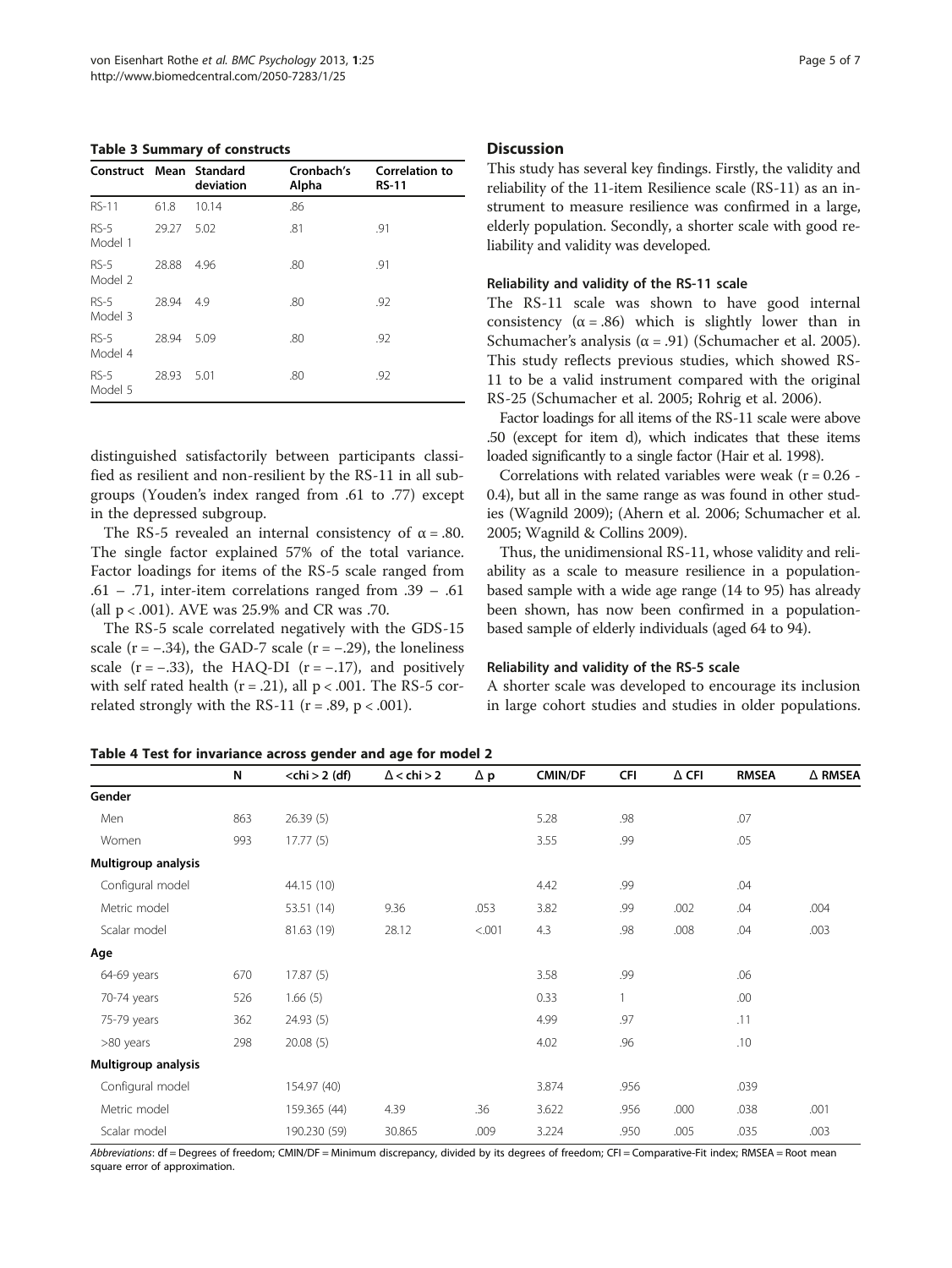<span id="page-5-0"></span>With regard to the RS-11, being over 72 years old was associated with missing data (OR =  $4.54$ ,  $95\%$  CI: 2.55 – 8.09). A shorter scale should be less cognitively challenging and easier to administer.

The abbreviated RS-5 satisfies the a priori conditions set. CFA of the new RS-5 has confirmed the unidimensionality of the questionnaire. All but one fit index indicated that the model fits the data very well. This measure  $(<$ chi > 2) is, however, sensitive to sample size. Even a small misspecification would lead to the rejection of the model, and thus we focused on the other fit indices. The RS-5 showed good Youden's indices for all analyzed subgroups except the depressed subgroup, which had a very small number of cases ( $n = 65$ ). The RS-5 also correlated strongly with the RS-11 ( $r = .89$ ,  $p < .001$ ). The evidence gathered in the development of the RS-11 (Schumacher et al. [2005\)](#page-6-0) put the original 2-factor structure under question. Indeed, a recent review has questioned the methodology behind these dimensions (Windle et al. [2011](#page-6-0)). Nonetheless, content validity based on the original RS-25 has been preserved, as at least one item from the two originally postulated factor dimensions are represented in the abbreviated scale. Additionally, the measurement invariance of the RS-5 was shown for gender and age, which allows direct comparisons of means between males and females as well as between different age groups.

In conclusion, the RS-5 reproduces the good psychometric properties of the RS-11 in a large, elderly, population-based sample of the German population. Thus, the RS-5 offers a short and easily administered questionnaire, which may be advantageous in large cohort studies with extensive tests for participants and in studies with older individuals.

#### Study limitations

Due to the cross-sectional design of this study it was not possible to calculate test-retest reliability of either the RS-5 or the RS-11. No concurrent validity was measurable in this study since no other instrument measuring resilience was included. An optimal assessment of resilience would be conducted via clinical interview; however, for the purposes of large cohort studies, the telephone interview is the preferred method.

#### Future aims

Further investigations regarding the test-retest reliability and the potential for use in other ethnic groups of both the RS-11 and RS-5 scales are warranted. Validation of the RS-5 in younger age groups is also desirable. The shortened RS-5 scale was incorporated into the next stage of the KORA – Age cohort study, allowing for a wide range of longitudinal analyses to determine predictors for and health outcomes of resilience.

### Conclusions

In conclusion, the RS-11 and RS-5 were shown to be valid and reliable instruments to measure resilience in an elderly German population. The RS-5 displays excellent model fit statistics and distinguishes well between participants classed as resilient by the RS-11 and is thus a highly recommended scale for measuring resilience.

# Additional file

[Additional file 1:](http://www.biomedcentral.com/content/supplementary/2050-7283-1-25-S1.doc) Resilience was measured using the German RS-11 scale.

#### Abbreviations

RS-11: Resilience scale – 11 items; CFA: Confirmatory factor analysis; KORA: Kooperative Gesundheitsforschung in der region Augsburg; MONICA: MOnitoring trends and determinants in cardiovascular disease; TICS-m: Telephone interview for cognitive status - modified; OR: Odds ratio; CI: Confidence interval; RS-25: Resilience Scale – 25 items; GDS-15: Geriatric depression scale −15 items; GAD-7: Generalized anxiety disorder scale; WHO: World health organization; SNI: Social network Index; MOPSY: WHO: MONICA psychosocial optional study; HAQ-DI: Health assessment questionnaire disability index; EFA: Exploratory factor analysis; AVE: Average variance extracted; CR: Composite reliability; CMIN/DF: Minimum discrepancy, divided by its degrees of freedom; CFI: Comparative-fit index; GFI: Goodnessof-fit-index; RMSEA: Root mean square error of approximation; TLI: Tucker-Lewis-index; AIC: Akaike information criterion.

#### Competing interests

The authors declare that they have no competing interests.

#### Authors' contributions

All authors made substantial contributions to conception, design and analysis/interpretation of data. KHL conceived the study and participated in its design and coordination and helped to draft the manuscript. The first draft of the paper was written by AvER. RTE, SH and KHL were involved in drafting the manuscript or revising it critically for important intellectual content. AvER, MZ, JB and MEL were involved in drafting the manuscript and performed statistical analyses. All authors read and approved the final manuscript.

#### Acknowledgements

The KORA research platform (KORA, Cooperative Research in the Region of Augsburg) was initiated and financed by the Helmholtz Zentrum München - German Research Center for Environmental Health, which is funded by the German Federal Ministry of Education and Research and by the State of Bavaria. The KORA-Age project was financed by the German Federal Ministry of Education and Research (BMBF FKZ 01ET0713) as part of the 'Health in old age' program.

#### Author details

<sup>1</sup>Helmholtz Zentrum München, German Research Center for Environmental Health, Institute of Epidemiology II, Ingolstädter Landstr. 1, Neuherberg 85764, Germany. <sup>2</sup> Department of Medical Psychology and Medical Sociology University of Leipzig, Philipp-Rosenthal-Str. 55, Leipzig 04103, Germany. <sup>3</sup>Institute of Clinical Epidemiology, Martin-Luther University Halle-Wittenberg, Halle (Saale), Germany.

#### Received: 15 February 2013 Accepted: 14 November 2013 Published: 22 November 2013

#### References

Abiola, T, & Udofia, O. (2011). Psychometric assessment of the Wagnild and Young's resilience scale in Kano. Nigeria. BMC Research Notes, 4, 509.

Ahern, NR, Kiehl, EM, Sole, ML, & Byers, J. (2006). A review of instruments measuring resilience. Issues in Comprehensive Pediatric Nursing, 29, 103–125. Arbuckle, JL. (2009). AMOS TM 18 User's Guide. Chicago: SPSS Inc.